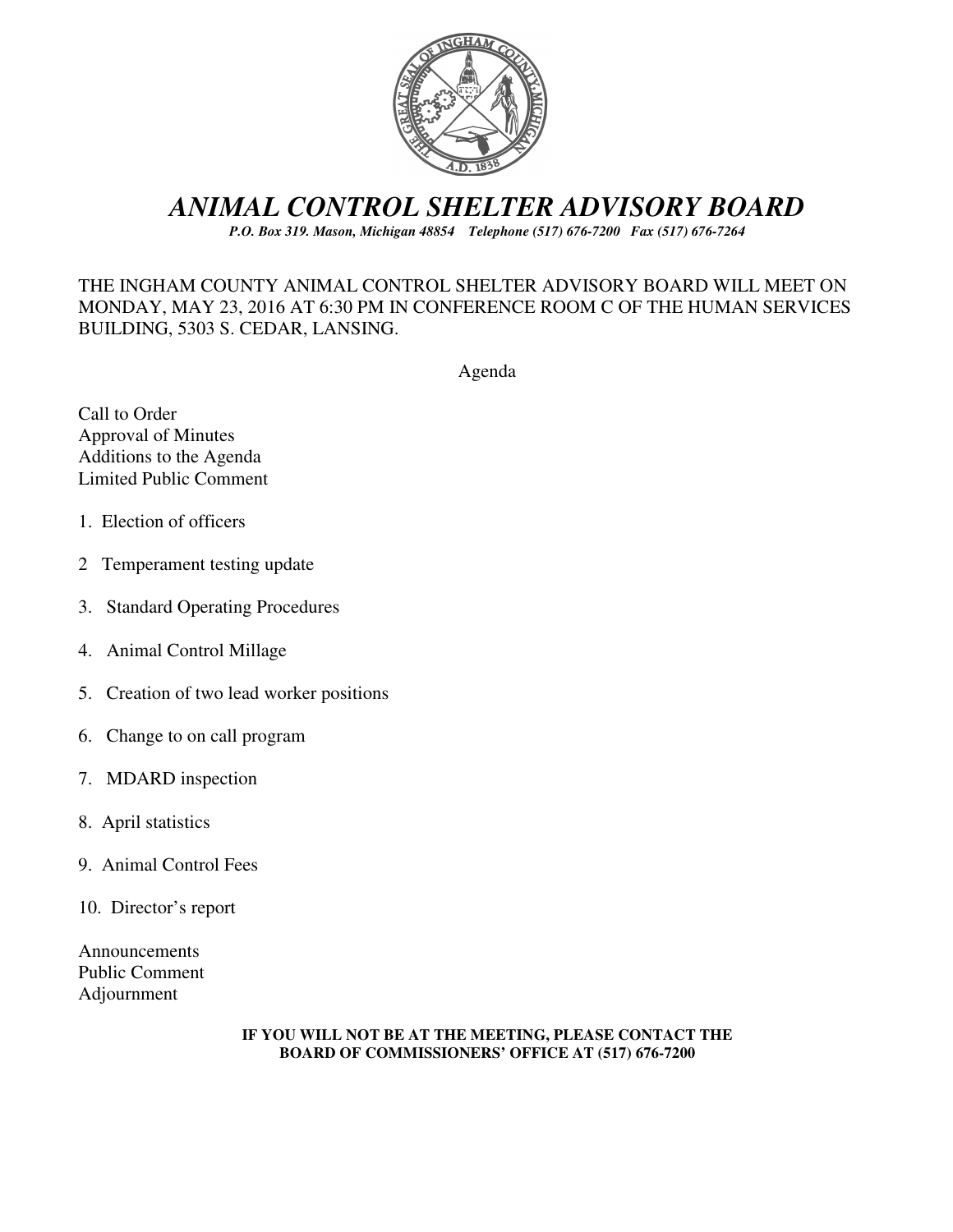# INGHAM COUNTY ANIMAL CONTROL SHELTER ADVISORY BOARD January  $25<sup>th</sup>$ , 2016

Draft Minutes

Members present: Dr. Maria Iliopoulou, Tom Hess, Katlyn Turner, Diane Galbraith, Director John Dinon, Commissioner Kara Hope, Commissioner Todd Tennis (Commissioners arrived at 6:48)

Also present: Karen Richardson (Lansing), Rebecca Hall (Lansing), Barb Hulliber (ELPD), Commissioner Carol Koenig, Commissioner Teri Banas, others

# **Call to Order**

Vice Chair Tom Hess called the meeting to order at 6:33 p.m. in Conference Room C of the Human Services Building, 5303 South Cedar Street, Lansing. Katlyn T- Acting secretary for the meeting.

Approval of Minutes Moved by T. Hess, supported by K. Turner, to approve the minutes as presented. MOTION CARRIED UNANIMOUSLY.

**Additions to the Agenda**  None. **Limited Public Comment**  None.

1. Election of Officers/ Status of Filling Advisory Board Vacancies

 Election of new officers and filling vacancies discussed. Election has been postponed until vacancies are filled. Final composition of members is in the process of being discussed and approved.

2. Directors Report including  $4<sup>th</sup>$  quarter numbers

a. Director Dinon presented his report, including final statistic of no animals being euthanized due to space.

b. There is an upcoming meeting with local shelters and rescues, further networking time to collaborate with other organizations

c. Dr. Maria I- Included suggestion of implementing a different behavior testing model. Director Dinon is process of looking for behavior testing training. Former model that ASPCA (Safer Testing) has discontinued certification process. In the meantime, the current modified safer test will still be used.

d. Low current census, will be reaching out to other local rescues to fill vacancies for adoption events.

# 3. NACO Report and Discussion

Director Dinon gave his priority list on what is being addressed

- a. Creating official policies and standard operating procedures (Euthanasia policy discussed, see notes below)
- b. Delegating management into a flat management system
- c. IT- making sure the shelter soft wear is used to its fullest potential. New "air cards" were discussed for the officers on-road Toughbook's to increase workability and soft wear connection in the field.
- d. More staff, and new facility. Current discussion of a new jail may include plans for a replacement shelter, currently under review with the county.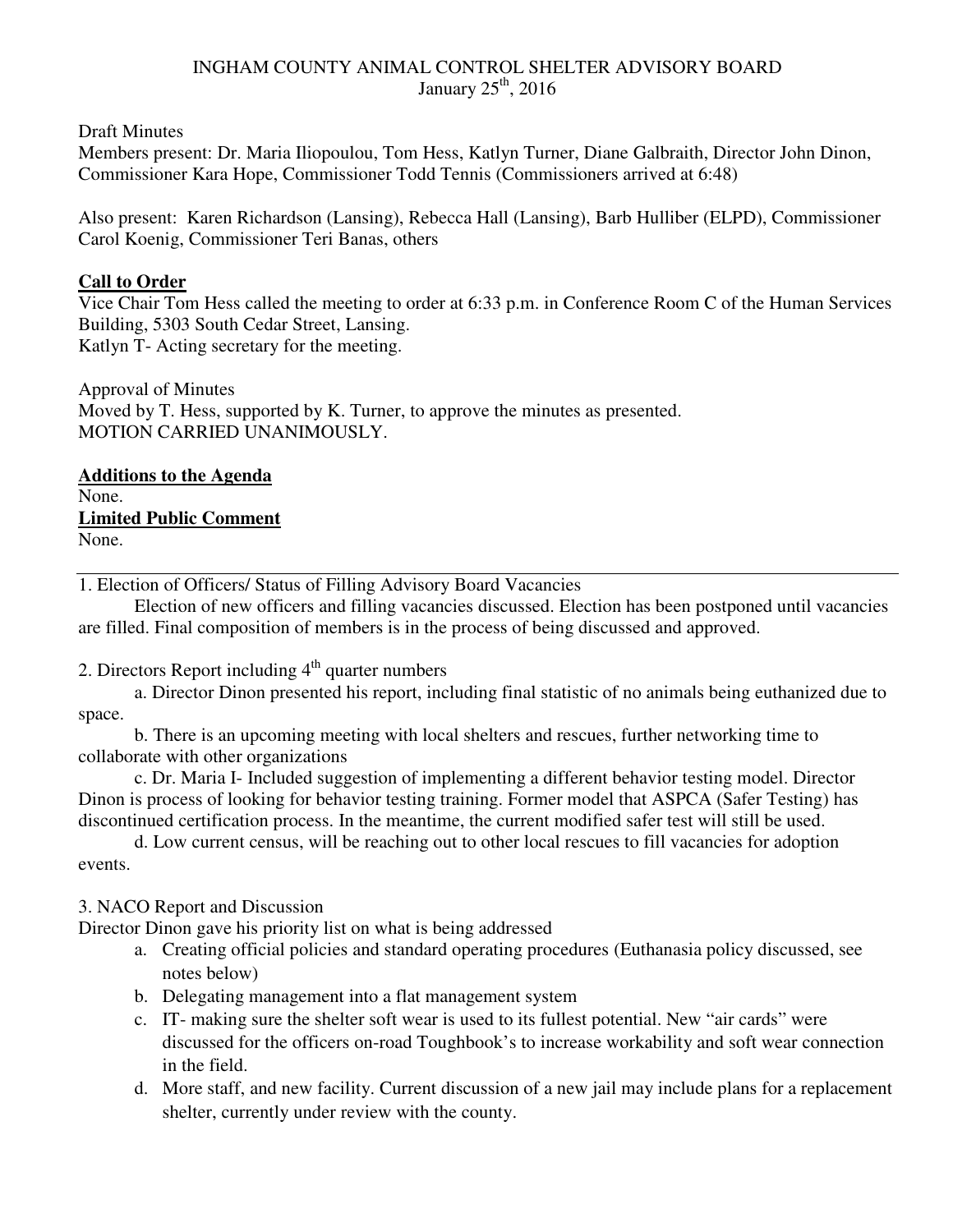#### 4. General review of the Euthanasia Policy Draft

- a. Specify animals as "owned by shelter" –Tom T.
- b. Label the type of training/certification that guides the temperament testing –Kate T i. Director Dinon intends on that being in the SOP

 c. Too much "grey area" in the wording, specifically the word "impractical" – Tom T i. Director Dinon voiced concerns on making promises the shelter can't keep by narrowing the language too much. Commissioner suggested using the Board of Commissioners as a final voice to take responsibility in extenuating circumstances.

d. Narrow down the public animal health concern language, possibly include the reference of it being terminal illness – Dr Maria I, Kate T.

5. Discussion on after hours drop off and collaboration with local law enforcement (public discussion included from ELPD officer Barb H.)

a. Per Director Dinon, still working on reaching out to local law enforcement for afterhours animal storage at their facilities

b. Maintenance is currently brainstorm options for setting up a heated drop off, current options not fiscally optional.

c. Possible help from sheriff's office for afterhours drop off for the public. May be able to have Sheriff's office staff escort public to the drop off area.

6. Streamlining of Lost & Found animals process

a. Major cross sections where animals were found now posted on website

b. Additional social media sites are being created to assist returning animals to their owners. "Peannie Weenie" specifically mentioned, Barb H (ELPD) as an administrator for it. Public comments include hope that the multiple social media sites will be able to collaborate in the future.

c. Request made to include an afterhours phone message on shelter line to give callers instructions on how to proceed looking for a lost pet.

7. MDARD Hold Times

 a. MDARD's listing of hold times has been reviewed, and is considered non-enforceable unless the animal is being sold for research, which is not current shelter practice

. The next form of regulation is through State property law, which is a 6 month holding period (unreasonable for animal holding). However, Ingham County Ordinance supersedes that and the 4 day (w/o proof of ownership/7 day (with proof of ownership) ruling still applies.

b. "Days" has been defined as week days the shelter is open (Tues-Fri)

# **Announcements**

Director Dinon announced upcoming adoption event scheduled for the shelter on Jan  $30<sup>th</sup>$  at LaFontaine Ford.

# **Public Comment**

Rebecca H and Karen R-

a. Concerns were brought up about how large seizure cases are handled and how animals can be relocated instead of all going to the shelter.

i.Per Director Dinon, it depends on if the animals have been signed over to the shelter by the owner, and if not, what a judge orders

b. Request to have TNR/TSR information available at mobile adoptions.

Adjourned at 8:05 p.m.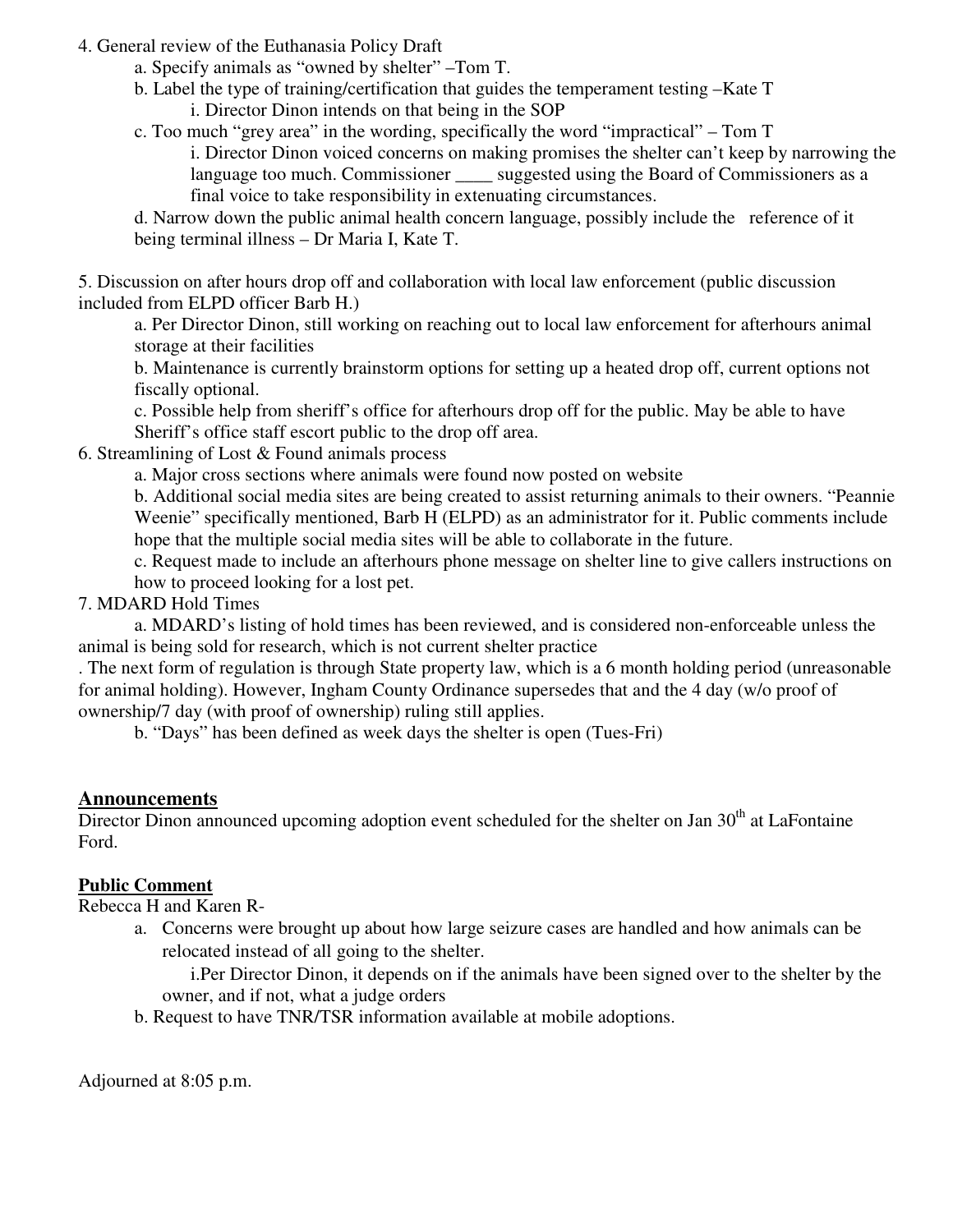### INGHAM COUNTY ANIMAL CONTROL SHELTER ADVISORY BOARD March 28th, 2016

Draft Minutes

Members present: Tom Hess, Katlyn Turner, Director John Dinon, Roxanne Wilkinson Members Absent: Commissioner Kara Hope, Commissioner Todd Tennis, Diane Galbraith, Dr. Maria Iliopoulou,

Also Present: Sue Steinke

#### **\*\*Non Quorum Meeting due to low attendance\*\***

#### **Call to Order**

Vice Chair Tom Hess called the meeting to order at 6:31p.m. in Conference Room C of the Human Services Building, 5303 South Cedar Street, Lansing. Katlyn T- Acting secretary for the meeting.

Approval of Minutes Moved by T. Hess, supported by R Wilkinson, to approve the minutes as presented. MOTION CARRIED UNANIMOUSLY.

#### **Additions to the Agenda**

None.

**Limited Public Comment**  None.

- 1. Election of Officers/ Status of Filling Advisory Board Vacancies-
	- A- Election suspended until fully attended meeting.
- 2. Progress Update on NACA Report-

Current Status: 2/3rds done, 1/6 unable to be implemented, 1/6 in progress

- A- Re-Organization Plans- want to create 2 lead positions (Lead ACO and Animal Care) but that has to be approved by Law and Courts.
	- i- Want to move the 2 part time positions to full time. Financial incentive is to increase employee retention vs spending funds on training new employees frequently.
- B- Bi-weekly staff meetings continue, Job descriptions completed
- C- SOP's still in progress, setting in house deadlines. Approximately 30 in revision/review process. 10 currently being reviewed by staff, 6 in review by the controller, once those are reviewed the next step is review by the union.
- D- Soft wear is being updated, process delayed due to recently turnover in IT, and they have a new director.
- E- Fundraising ongoing for new shelter building. Having strategic planning meetings, current prediction is to build with the jail complex.
- 3. Weather-proofing After Hours Drop Off Location-
	- A- Structure is changing to have a full roof, heated dog house. Now that weather is becoming more mild in the spring, movable supplies will be going in to storage
	- B- Sheriffs office will escort after hours drop off from the public if an officer available.
	- C- Staffing limitations prevent having a 24hr ACO, or Sunday staffing for animal intake from the public